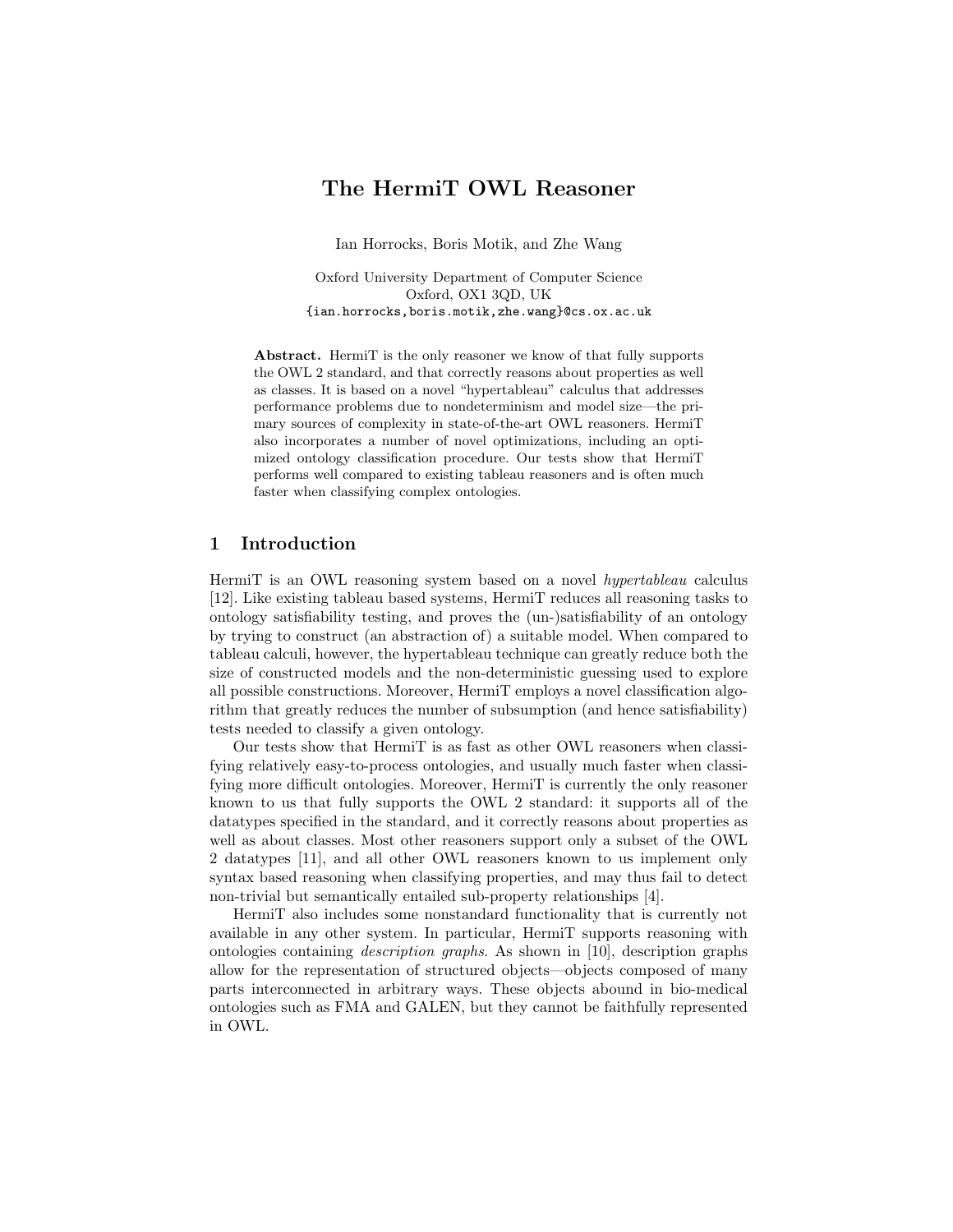HermiT is available as an open-source Java library, and includes both a Java API and a simple command-line interface. We use the OWL API [6] both as part of the public Java interface and as a parser for OWL files; HermiT can thus process ontologies in any format handled by the OWL API, including RDF/XML, OWL Functional Syntax, KRSS, and OBO.

## 2 Architecture and Optimizations

On OWL ontology  $\mathcal O$  can be divided into three parts: the property axioms, the class axioms, and the facts. These correspond to the RBox  $\mathcal{R}$ , TBox  $\mathcal{T}$ , and ABox A of a Description Logic knowledge base  $\mathcal{K} = (\mathcal{R}, \mathcal{T}, \mathcal{A})$ . All basic reasoning tasks, including subsumption checking, can be reduced to testing the satisfiability of such a knowledge base. For example,  $\mathcal{K} \models A \sqsubseteq B$  iff  $(\mathcal{R}, \mathcal{T}, \mathcal{A} \cup \{A \sqcap \neg B(s)\})$ is not satisfiable, where s is a "fresh" individual (i.e., one that does not occur in  $\mathcal{K}$ ).

To show that a knowledge base  $\mathcal{K} = (\mathcal{R}, \mathcal{T}, \mathcal{A})$  is satisfiable, a tableau algorithm constructs a *derivation*—a sequence of ABoxes  $A_0, A_1, \ldots, A_n$ , where  $A_0 = A$  and each  $A_i$  is obtained from  $A_{i-1}$  by an application of one *inference rule.* The inference rules make the information implicit in the axioms of  $R$  and  $\mathcal T$  explicit, and thus evolve the ABox  $\mathcal A$  towards (an abstraction of) a model of  $K$ . The algorithm terminates either if no inference rule is applicable to some  $\mathcal{A}_n$ , in which case  $\mathcal{A}_n$  represents a model of K, or if  $\mathcal{A}_n$  contains an obvious contradiction, in which case the model construction has failed. The following inference rules are commonly used in DL tableau calculi.

- $\sqcup$ -rule: Given  $(C_1 \sqcup C_2)(s)$ , derive either  $C_1(s)$  or  $C_2(s)$ .
- $\Box$ -rule: Given  $(C_1 \Box C_2)(s)$ , derive  $C_1(s)$  and  $C_2(s)$ .
- ∃-rule: Given  $(∃R.C)(s)$ , derive  $R(s,t)$  and  $C(t)$  for t a fresh individual.
- $-$  ∀-rule: Given  $(\forall R.C)(s)$  and  $R(s,t)$ , derive  $C(t)$ .
- $\sqsubseteq$ -rule: Given an axiom  $C \sqsubseteq D$  and an individual s, derive  $(\neg C \sqcup D)(s)$ .

The  $\sqcup$ -rule is nondeterministic, and the knowledge base K is unsatisfiable if and only if all choices lead to a contradiction.

Or-Branching This "case based" procedure for handing disjunctions is sometimes called *or-branching*. The  $\sqsubseteq$ -rule is the main source of or-branching, as it adds a disjunction for each TBox axiom to each individual in an ABox, even if the corresponding axiom is equivalent to a Horn clause, and so inherently deterministic. Such indiscriminate application of the  $\sqsubseteq$ -rule can be a major source of inefficiency, and this has been addressed by various absorption optimizations [2, Chapter 9], including role absorption [14] and binary absorption [8].

HermiT's hypertableau algorithm generalizes these optimizations by rewriting description logic axioms into a form which allows all such absorptions be performed simultaneously, as well as allowing additional types of absorption impossible in standard tableau calculi. Furthermore, HermiT actually rewrites DL concepts to further reduce nondeterminism, and is thus able to apply absorptionstyle optimizations much more pervasively.

<sup>2</sup> Ian Horrocks, Boris Motik, and Zhe Wang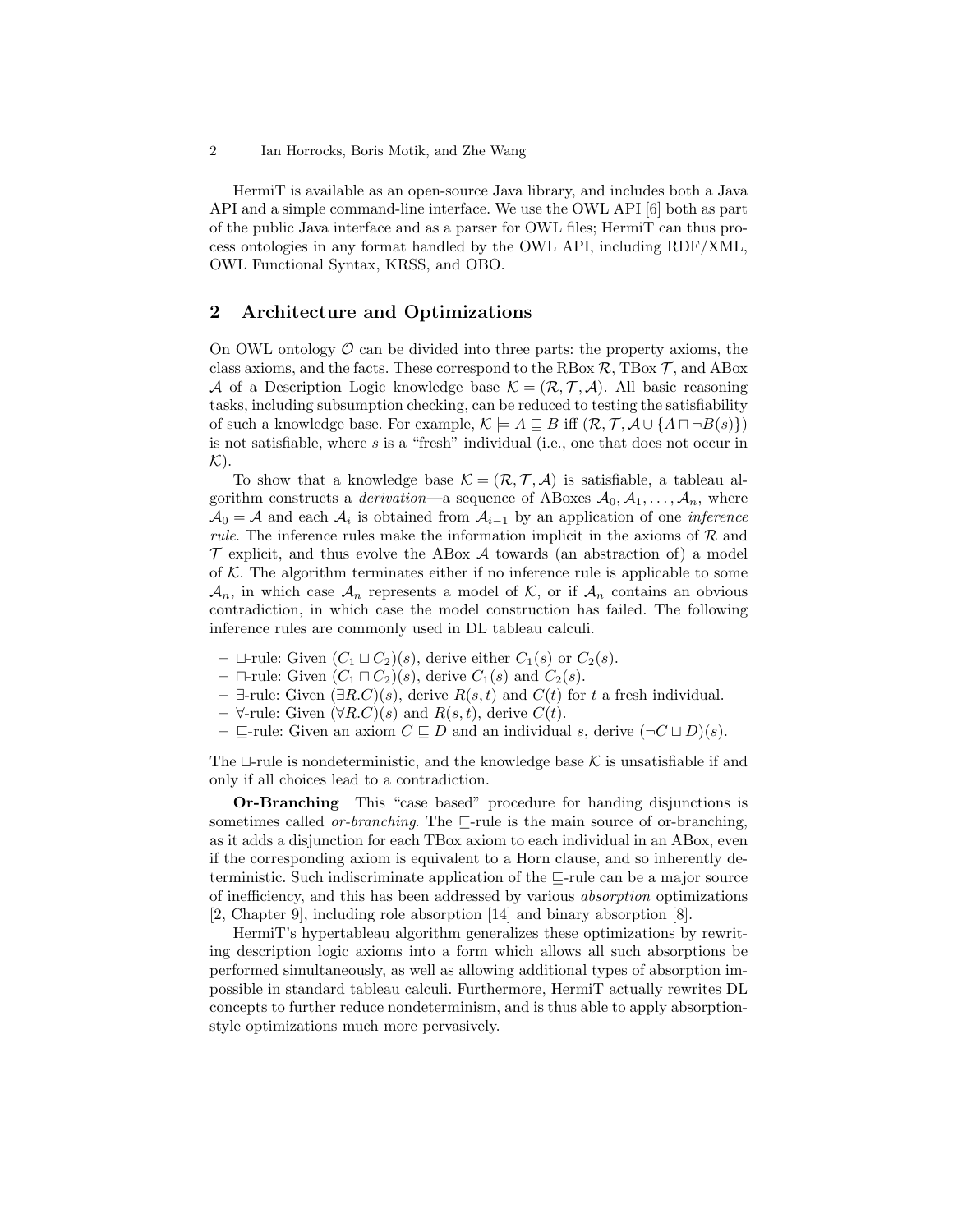And-Branching The introduction of new individuals in the ∃-rule is sometimes called and-branching, and it is another major source of inefficiency in tableau algorithms [2]. To ensure termination, tableau algorithms employ blocking to prevent infinitely repeated application of the ∃-rule [7]. Standard blocking is applied only along a single "branch" of fresh individuals. HermiT uses a more aggressive anywhere blocking strategy [12] that can reduce the size of generated models by an exponential factor, and this substantially improves real-world performance on many difficult and complex ontologies.

HermiT also tries to further reduce the size of the generated model using a technique called individual reuse: when expanding an existential ∃R.C, it first attempts to re-use some existing individual labeled with  $C$  to construct a model, and only if this model construction fails does it introduce a new individual. This approach allows HermiT to consider non-tree-shaped models, and drastically reduces the size of models produced for ontologies which describe complex structures, such as ontologies of anatomy. "Reused" individuals, however, are semantically equivalent to nominal concepts, and thus performance gains due to individual reuse are highly dependent upon the efficient handling of nominals. HermiT therefore uses an optimised *nominal introduction rule* that reduces nondeterminism, and is more conservative in its introduction of new nominals.

Caching Blocking Labels Anywhere blocking avoids repetitive model construction in the course of a single satisfiability test. HermiT further extends this approach to avoid repetitive construction across an entire set of satisfiability tests. Conceptually, instead of performing  $n$  different tests by constructing  $n$ different models, it performs a single test which constructs a single model containing n independent fragments. Although no two fragments are connected, the individuals in one fragment can block those in another, greatly reducing the size of the combined model. In practice, tests are not actually performed simultaneously. Instead, after each test a compact representation of the model generated is retained for the purpose of blocking in future tests. This naïve strategy is, however, not compatible with ontologies containing nominals, which could connect the models from independent tests.

This optimization has been key to obtaining the results that we present in Section 3. For example, on GALEN only one satisfiability test is costly because it computes a substantial part of a model of the TBox; all subsequent satisfiability tests reuse large parts of that model.

Classification Optimizations DL reasoning algorithms are often used in practice to compute a *classification* of a knowledge base  $K$ —that is, to determine whether  $\mathcal{K} \models A \sqsubseteq B$  for each pair of atomic concepts A and B occurring in  $K$ . Clearly, a naïve classification algorithm would involve a quadratic number of subsumption tests, each of which can potentially be expensive. To obtain acceptable levels of performance, various optimizations have been developed that reduce the number of subsumption tests [3] and the time required for each test [2, Chapter 9].

HermiT employs a novel classification procedure, and exploits the unique properties of the system's new calculus to further optimise the procedure. In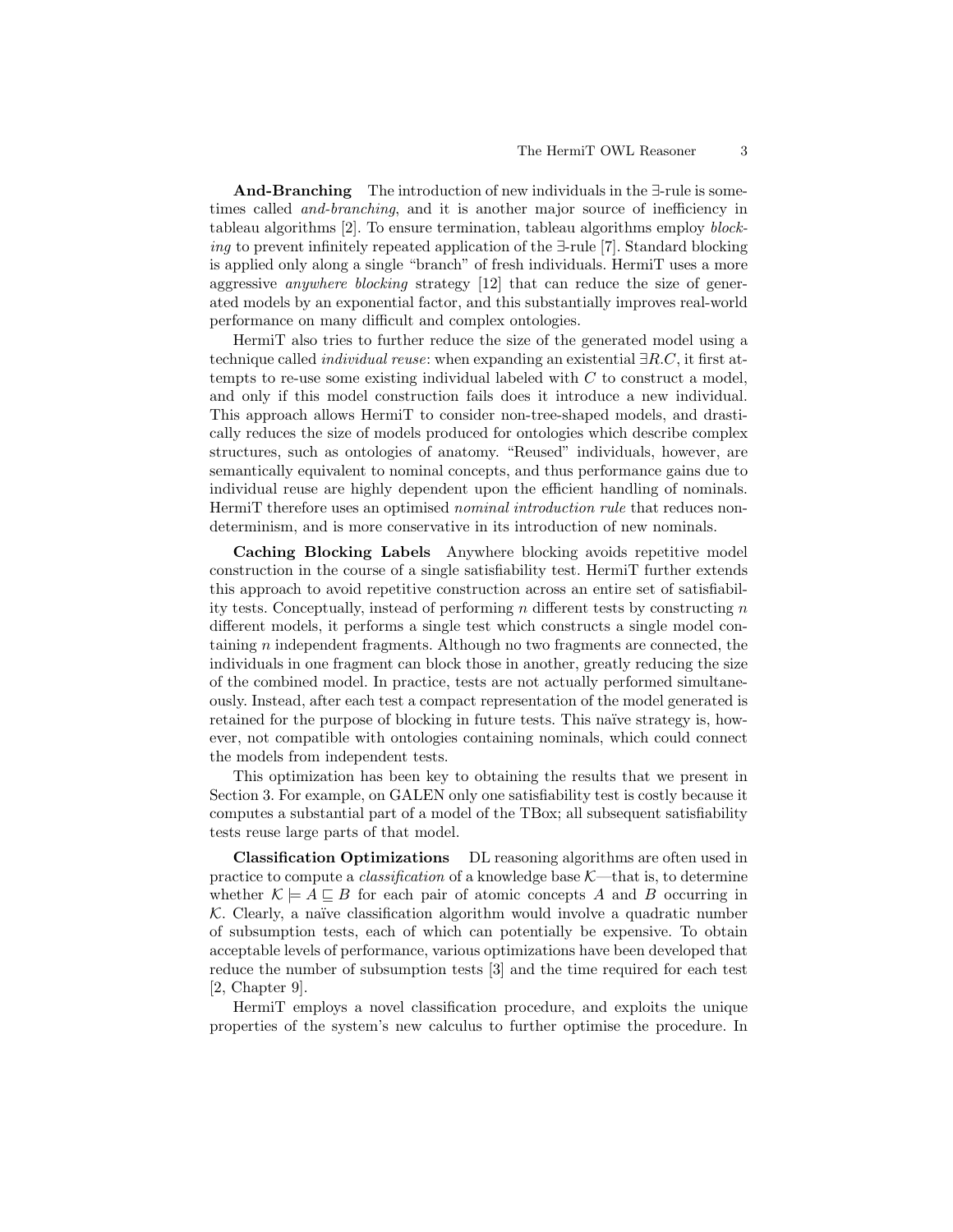| Ontology Name                   | DL Expressivity                                     | Classes | Properties     | TBox   | RBox     |
|---------------------------------|-----------------------------------------------------|---------|----------------|--------|----------|
| $EMap$ (Feb09)                  | $\mathcal{EL}$                                      | 13737   | $\overline{2}$ | 13730  | $\Omega$ |
| GO Term DB (Feb06)              | $\mathcal{EL}$ ++                                   | 20526   | 1              | 28997  |          |
| DLP ExtDnS 397                  | SHIN                                                | 96      | 186            | 232    | 675      |
| LUBM (one university)           | $ALEHI^{+}(D)$                                      | 43      | 32             | 142    | 51       |
| Biological Process (Feb09)      | $\mathcal{EL}$ ++                                   | 16303   | 5              | 32286  | 3        |
| MGED Ontology                   | ALCOF(D)                                            | 229     | 104            | 452    | 21       |
| RNA With Individual (Dec09)     | $\mathcal{SRIO}(D)$                                 | 244     | 93             | 364    | 310      |
| NCI Thesaurus (Feb09)           | ALCH(D)                                             | 70576   | 189            | 100304 | 290      |
| OBI (Mar10)                     | $\mathcal{SHOIN}(D)$                                | 2638    | 83             | 9747   | 150      |
| FMA Lite (Feb09)                | $\mathcal{A} \mathcal{L} \mathcal{E} \mathcal{I}^+$ | 75145   | 3              | 119558 | 3        |
| FMA-constitutional part (Feb06) | ALCOTF(D)                                           | 41648   | 168            | 122695 | 395      |
| GALEN-doctored                  | $ALEHIF^+$                                          | 2748    | 413            | 3937   | 799      |
| GALEN-undoctored                | $ALEHIF^+$                                          | 2748    | 413            | 4179   | 800      |
| GALEN-module1                   | $ALEHIF^+$                                          | 6362    | 162            | 14515  | 219      |
| GALEN-full                      | $ALEHIF^+$                                          | 23136   | 950            | 35531  | 2165     |

Table 1: Statics of the ontologies

particular, when it tries to construct a model I of  $\mathcal{K} \cup \{A(a)\}\$  (in order to determine the satisfiability of  $A$ ), HermiT is able to exploit the information in  $I$ to derive a great deal of information about both subsumers and non-subsumers of A, information that can be efficiently exploited by the new classification procedure [4].

#### 3 Empirical Results

To evaluate our reasoning algorithm in practice, we compared HermiT with the state-of-the-art tableau reasoners Pellet 2.3.0 [13], and  $FaCT++1.5.3$  [15].

We selected a number of standard test ontologies, and measured the time needed to classify them using each of the mentioned reasoners. Unlike Pellet and FaCT++, HermiT does not include a dedicated reasoner for any tractable fragment of OWL 2. Hence, we mainly focus on ontologies that exploit most or all of the expressive power available in OWL 2. All tests were performed on a 2.7 GHz MacBook Pro with 8 GB of physical memory. A classification attempt was aborted if it exhausted all available memory (Java tools were allowed to use 2 GB of heap space), or if it exceeded a timeout of 20 minutes.

The majority of the test ontologies were classified very quickly by all three reasoners. For these "trivial" ontologies, the performance of HermiT was comparable to that of the other reasoners. Therefore, we consider here only the test results for "interesting" ontologies—that is, ontologies that are either not trivial or on which the tested reasoners exhibited a significant difference in performance (see Table 1 for details of these ontologies).

Table 2 summarizes the results of our tests on these "interesting" ontologies. Since HermiT has no special handling for tractable fragments of OWL 2, the per-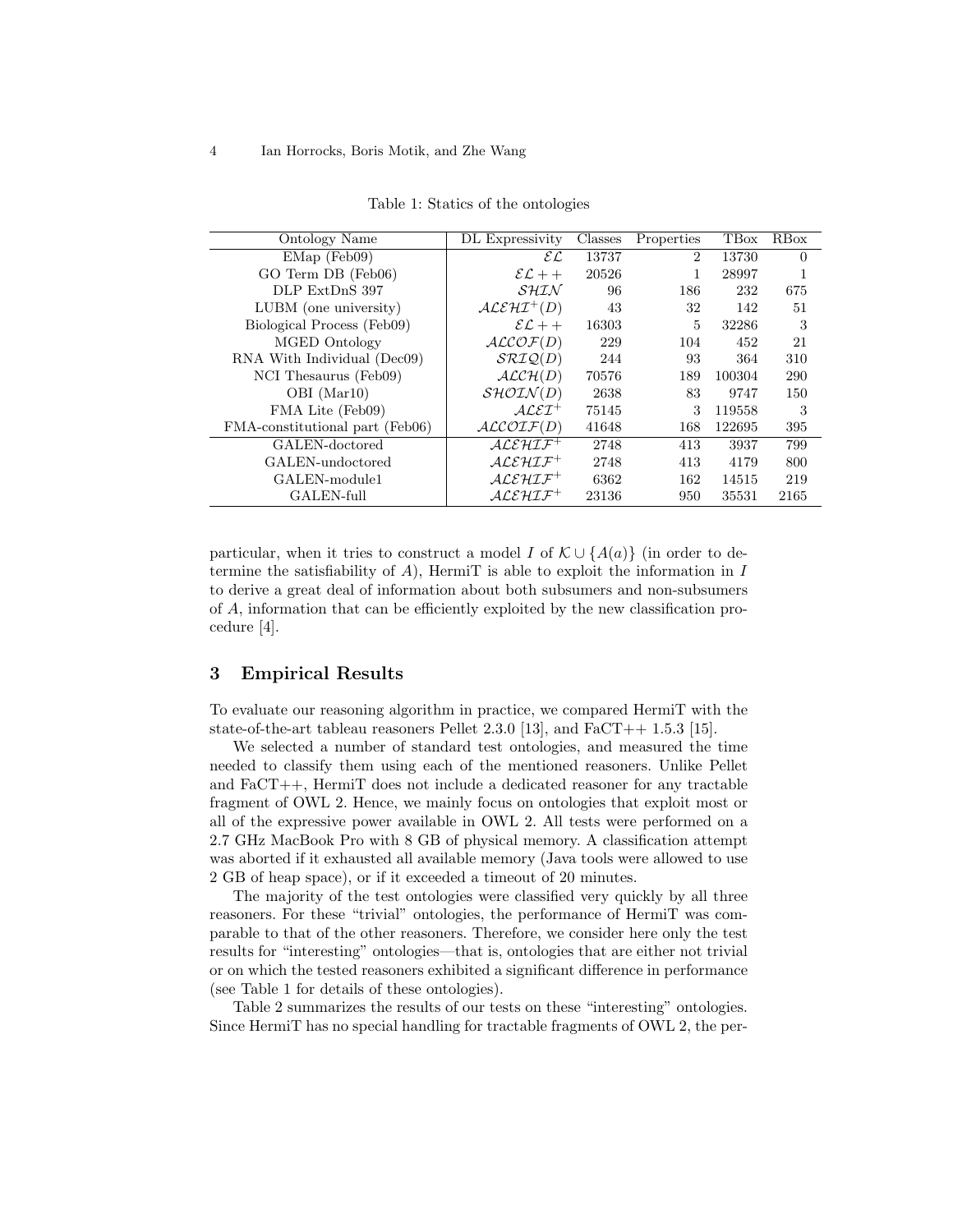| <b>Ontology Name</b>            | Classification Times (seconds) |             |          |  |
|---------------------------------|--------------------------------|-------------|----------|--|
|                                 | HermiT                         | Pellet      | $FaCT++$ |  |
| $EMap$ (Feb09)                  | 1.1                            | 0.4         | 34.2     |  |
| GO Term DB (Feb06)              | 1.3                            | 1.3         | 6.1      |  |
| DLP ExtDnS 397                  | 1.3                            | timeout     | 0.05     |  |
| LUBM (one university)           | 1.7                            | 0.7         | 152.7    |  |
| Biological Process (Feb09)      | 1.8                            | 4.0         | 8.0      |  |
| MGED Ontology                   | 2.1                            | 19.6        | 0.04     |  |
| RNA With Individual (Dec09)     | 2.7                            | 0.8         | 102.9    |  |
| NCI Thesaurus (Feb09)           | 58.2                           | 12.3        | 4.4      |  |
| OBI (Mar10)                     | 150.0                          | timeout     | 17.2     |  |
| FMA Lite (Feb09)                | 211.1                          | timeout     | timeout  |  |
| FMA-constitutional part (Feb06) | 1638.3                         | timeout     | 396.9    |  |
| GALEN-doctored                  | 1.8                            | timeout     | 2.5      |  |
| GALEN-undoctored                | 6.7                            | out of mem. | 11.6     |  |
| GALEN-module1                   | out of mem.                    | timeout     | timeout  |  |
| GALEN-full                      | out of mem.                    | timeout     | timeout  |  |

Table 2: Results of Performance Evaluation

formance of HermiT on such ontologies may not be competitive. For example, FaCT++ shows advantages when classifying ontologies which fall into a predefined syntactic fragment for which it uses a more efficient reasoning technique [16]. Different versions of GALEN have commonly been used for testing the performance of DL reasoners. The full version of the ontology (called GALEN-full) cannot be processed by any of the reasoners. Thus, we extracted a module (called GALEN-module1) based on a single concept from GALEN-full using the techniques from [5] in order to determine if modularisation techniques might make classification feasible. However, although the module is much smaller than the full ontology, no reasoner was able to classify it either. Our analysis has shown that, due to a large number of cyclic axioms, the reasoners construct extremely large ABoxes and eventually exhaust all available memory (or get lost in the resulting large search space). FMA-constitutional part exhibits similar features, but to a lesser extent, and both HermiT and  $FaCT++$  were able to classify it. Because of the failure of DL reasoners to process GALEN-full, various simplified versions of GALEN have often been used in practice. As Table 2 shows, these ontologies can still be challenging for state-of-the-art reasoners. HermiT, however, can classify them quite efficiently.

## 4 Conclusions and Future Directions

We have described HermiT, an OWL reasoner based on novel algorithms and optimizations. HermiT fully supports the OWL 2 standard, and shows significant performance advantages over other reasoners across a wide range of expressive real-world ontologies. Although not always the fastest, HermiT exhibits relatively robust performance on our tested ontologies, and as shown in our results, it never